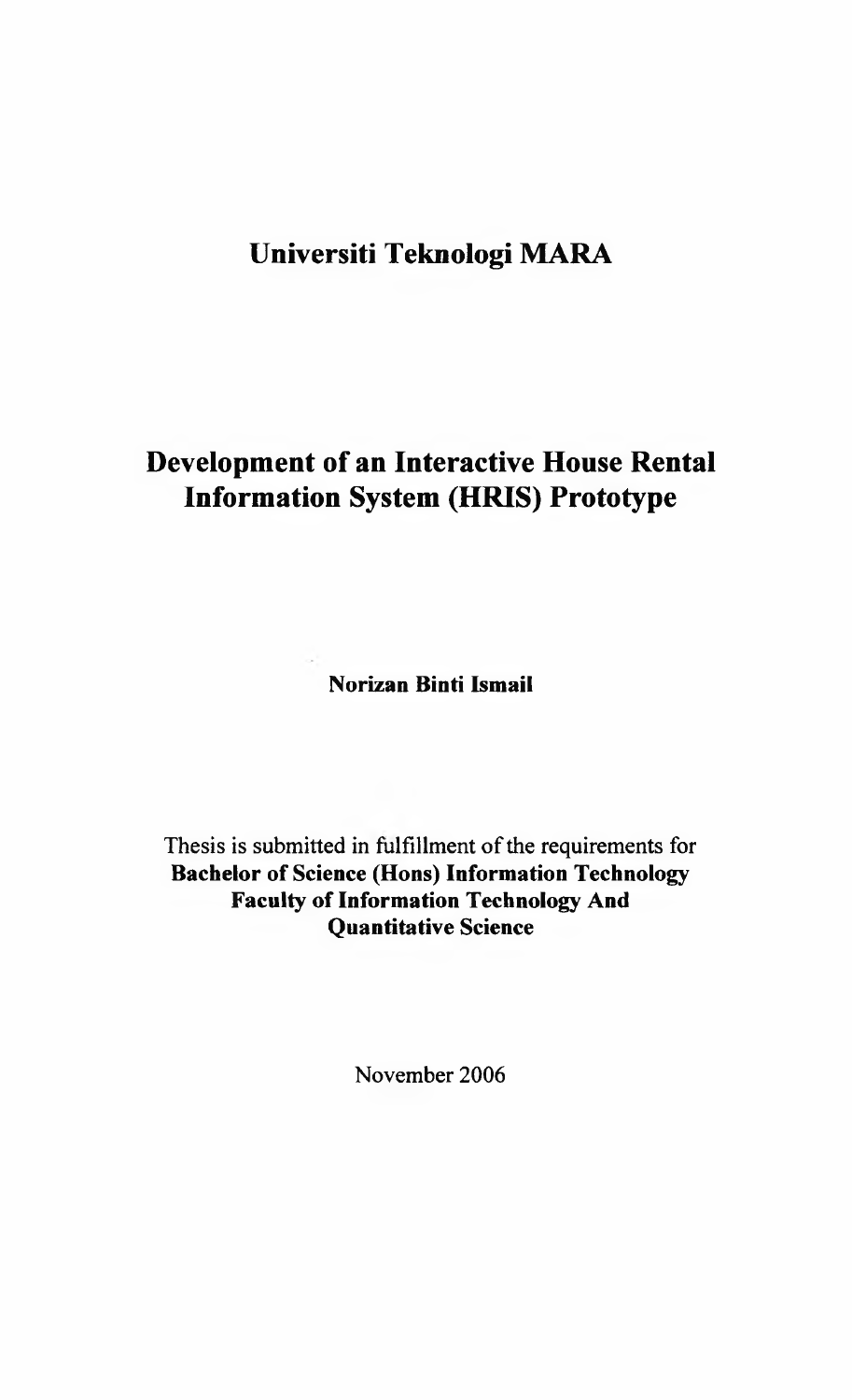### **DECLARATION**

I certify that this thesis and the research to which it refers are the product of my own work and that any ideas or quotation from the work of other people, published or otherwise are fully acknowledged in accordance with the standard referring practice of discipline.

NOVEMBER 2, 2006 NORIZAN BINTI ISMAIL 2004220405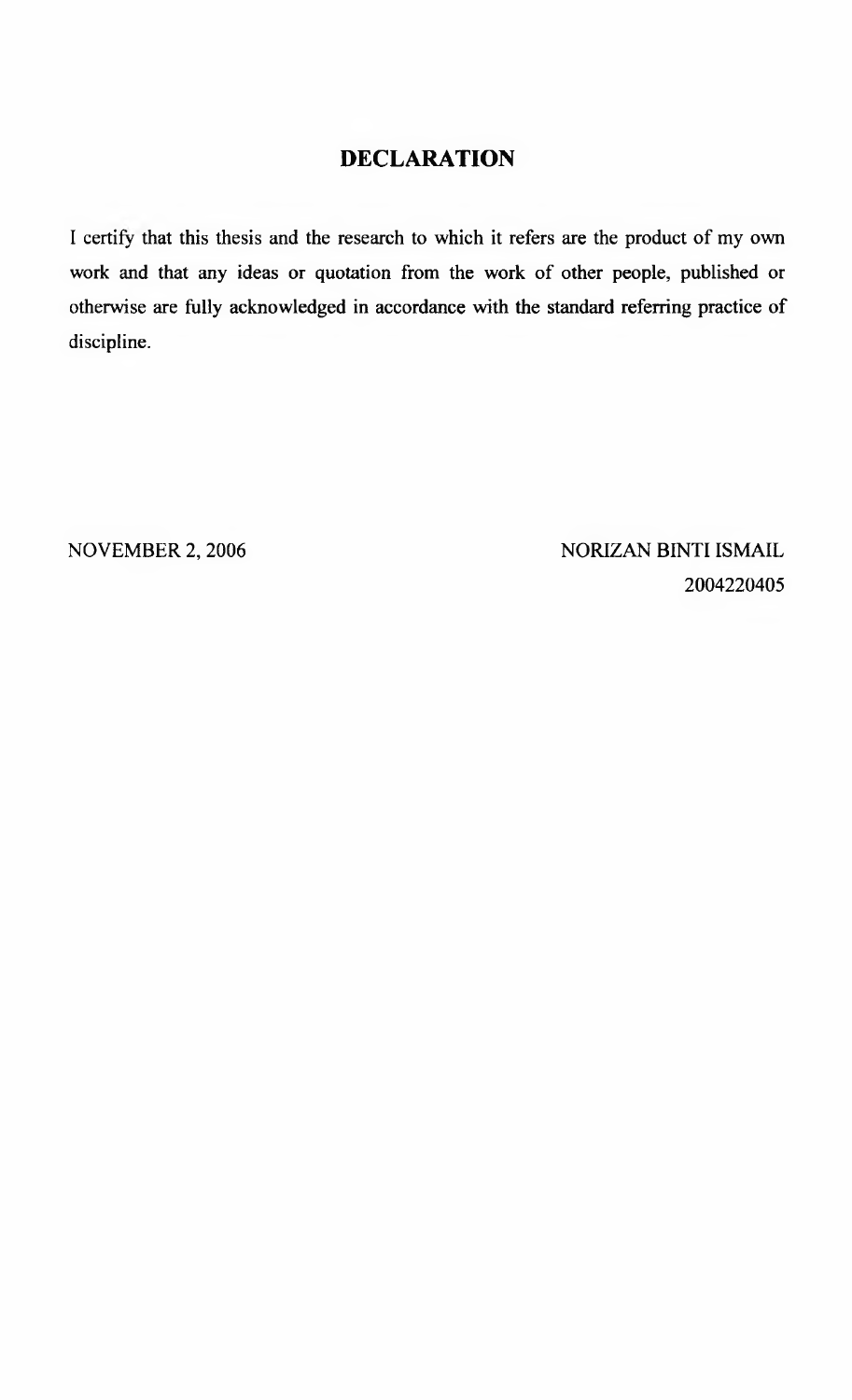#### <span id="page-2-0"></span>**ABSTRACT**

Owning a house can be very expensive. Therefore, the only alternative is to rent a house. Before having a house for rent, people have to find house by surveying if there any advertisement regarding rental house. To find a house for rent is absolutely not an easy task. This process usually is time consuming and tiring. Thus, the Interactive House Rental Information System (HRIS) prototype is developed in order to solve this problem. This web-based system is able to help potential house renter to find the available house by looking at the location on the interactive map. This system also provide mailbox for communication purpose between house renter and house owner. This project is developed for the house owner who have house for rent in Shah Alam and potential house renter who are intended to rent a house in Shah Alam. This prototype will give benefit to potential house renter in finding and renting house. Besides, the house owner will have a platform to advertise and rent out their house.

Keyword: interactive map, mailbox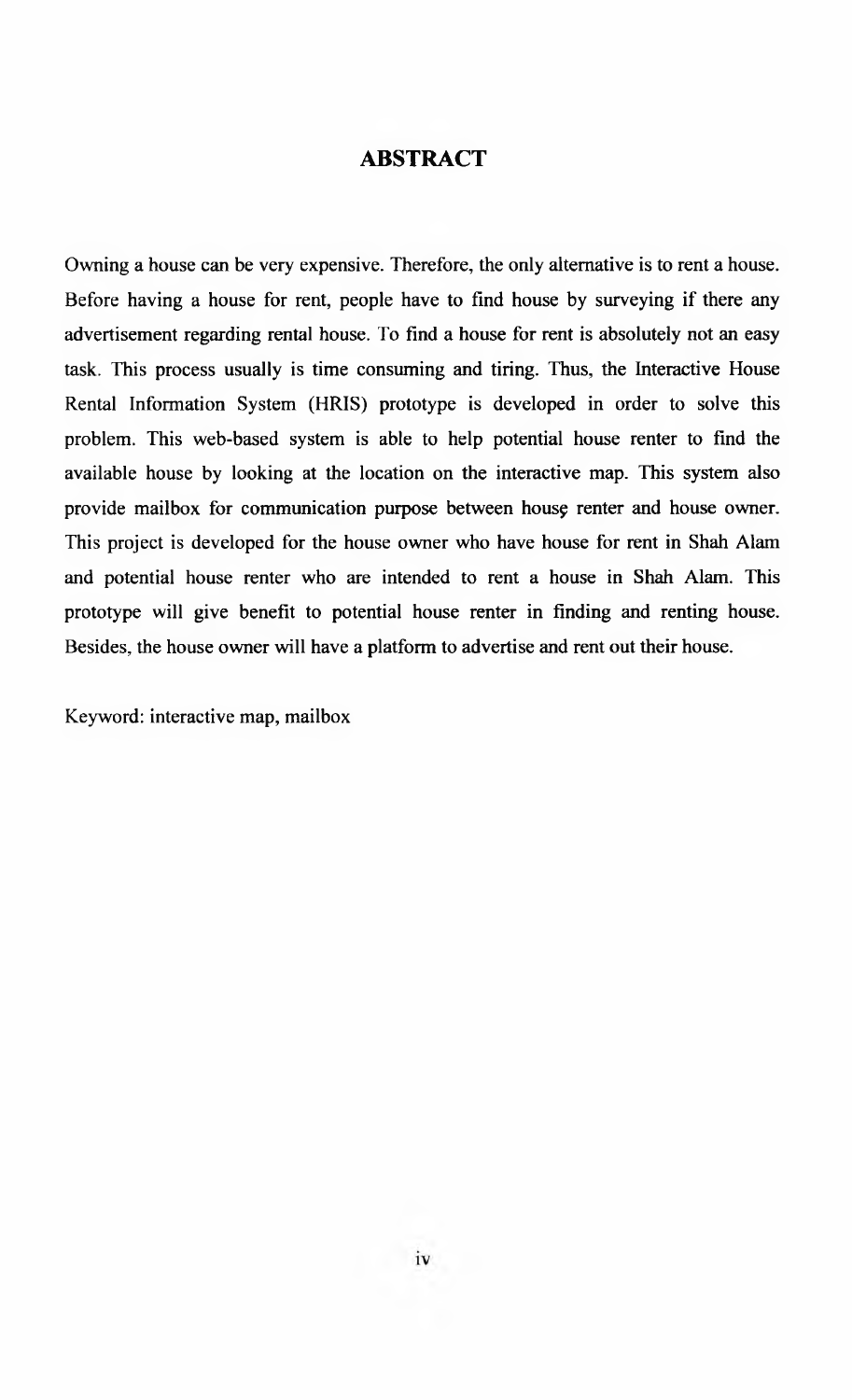# **TABLE OF CONTENTS**

|                        | Content                      |                                                           |                         |  |  |  |  |
|------------------------|------------------------------|-----------------------------------------------------------|-------------------------|--|--|--|--|
|                        | <b>ACKNOWLEDGEMENT</b>       |                                                           |                         |  |  |  |  |
|                        | <b>LIST OF TABLES</b>        |                                                           |                         |  |  |  |  |
| <b>LIST OF FIGURES</b> |                              |                                                           |                         |  |  |  |  |
|                        | <b>LIST OF ABBREVIATIONS</b> | xi                                                        |                         |  |  |  |  |
|                        | <b>ABSTRACT</b>              |                                                           |                         |  |  |  |  |
| l                      | <b>INTRODUCTION</b>          |                                                           |                         |  |  |  |  |
|                        | 1.0                          | Introduction                                              | $\mathbf{1}$            |  |  |  |  |
|                        | 1.1                          | <b>Research Background</b>                                | 1                       |  |  |  |  |
|                        | 1.2                          | <b>Problem Statement</b>                                  | $\overline{2}$          |  |  |  |  |
|                        | 1.3                          | Project Objectives                                        | $\overline{2}$          |  |  |  |  |
|                        | 1.4                          | Project Scope                                             | $\overline{\mathbf{3}}$ |  |  |  |  |
|                        | 1.5                          | Significance of Study                                     | $\overline{\mathbf{3}}$ |  |  |  |  |
| $\overline{2}$         |                              | <b>LITERATURE REVIEW</b>                                  |                         |  |  |  |  |
|                        | 2.0                          | Introduction                                              | $\overline{4}$          |  |  |  |  |
|                        | 2.1                          | <b>Information System</b>                                 | $\overline{4}$          |  |  |  |  |
|                        | 2.2                          | Geographical Information System (GIS) and Interactive Map | 5                       |  |  |  |  |
|                        | 2.3                          | Overview of Prototyping                                   | 6                       |  |  |  |  |
|                        | 2.4                          | Internet                                                  | 8                       |  |  |  |  |
|                        | 2.5                          | E-business                                                | 8                       |  |  |  |  |
|                        | 2.6                          | Web Application                                           | 9                       |  |  |  |  |
|                        | 2.7                          | Web Server                                                | 10                      |  |  |  |  |
|                        |                              | Apache HTTP Server<br>2.7.1                               | 11                      |  |  |  |  |
|                        | 2.8                          | Web Database                                              | 11                      |  |  |  |  |
|                        |                              | 2.8.1<br>MySQL                                            | 12                      |  |  |  |  |